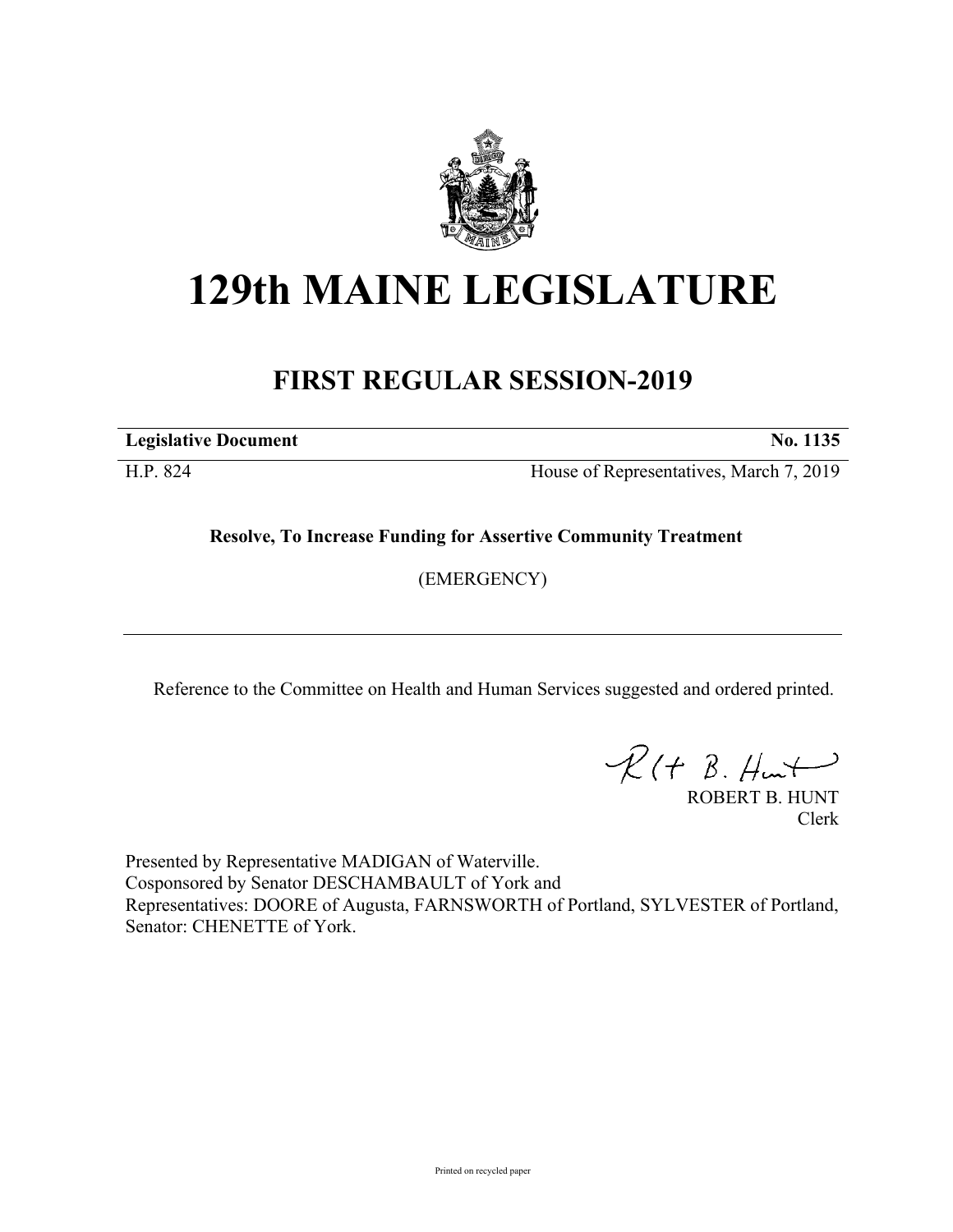**Emergency preamble. Whereas,** acts and resolves of the Legislature do not become effective until 90 days after adjournment unless enacted as emergencies; and

- **Whereas,** this legislation needs to take effect before the expiration of the 90-day period because MaineCare reimbursement rates for providing individualized intensive integrated mental health services have not been adjusted in many years and are insufficient to enable some providers to continue to provide services; and
- **Whereas,** in the judgment of the Legislature, these facts create an emergency within the meaning of the Constitution of Maine and require the following legislation as immediately necessary for the preservation of the public peace, health and safety; now, therefore, be it
- **Sec. 1. Department of Health and Human Services to increase MaineCare reimbursement for adults with serious mental illness. Resolved:** That the Department of Health and Human Services shall increase reimbursement rates under rule Chapter 101: MaineCare Benefits Manual, Chapters II and III, Section 17 for assertive community treatment by 25% for the period from the effective date of this resolve to June 30, 2020.
- **Sec. 2. Rate study. Resolved:** That the Department of Health and Human Services shall contract with a 3rd party to conduct a rate study of reimbursement rates under rule Chapter 101: MaineCare Benefits Manual, Chapters II and III, Section 17 for assertive community treatment. The rate study must develop a rate that is set on a per member per month basis. The rate study must also take into account the costs to providers of delivering the services, including the addition of peer supports to the treatment team. The rate study must be completed no later than December 1, 2019.
- **Sec. 3. Report. Resolved:** That the Department of Health and Human Services shall submit a report to the joint standing committee of the Legislature having jurisdiction over health and human services matters with the findings of the rate study conducted pursuant to section 2 no later than January 30, 2020.
- **Sec. 4. Rulemaking. Resolved:** That the Department of Health and Human Services is authorized to adopt rules to implement new rates developed pursuant to the rate study in section 2 as long as those rates are no lower than the rates of reimbursement in effect on April 1, 2019 and the federal Department of Health and Human Services, Centers for Medicare and Medicaid Services approves the reimbursement rates. Rules adopted pursuant to this section are routine technical rules as defined in the Maine Revised Statutes, Title 5, chapter 375, subchapter 2-A.
- **Sec. 5. Appropriations and allocations. Resolved:** That the following appropriations and allocations are made.
- **HEALTH AND HUMAN SERVICES, DEPARTMENT OF**
- **Medical Care Payments to Providers 0147**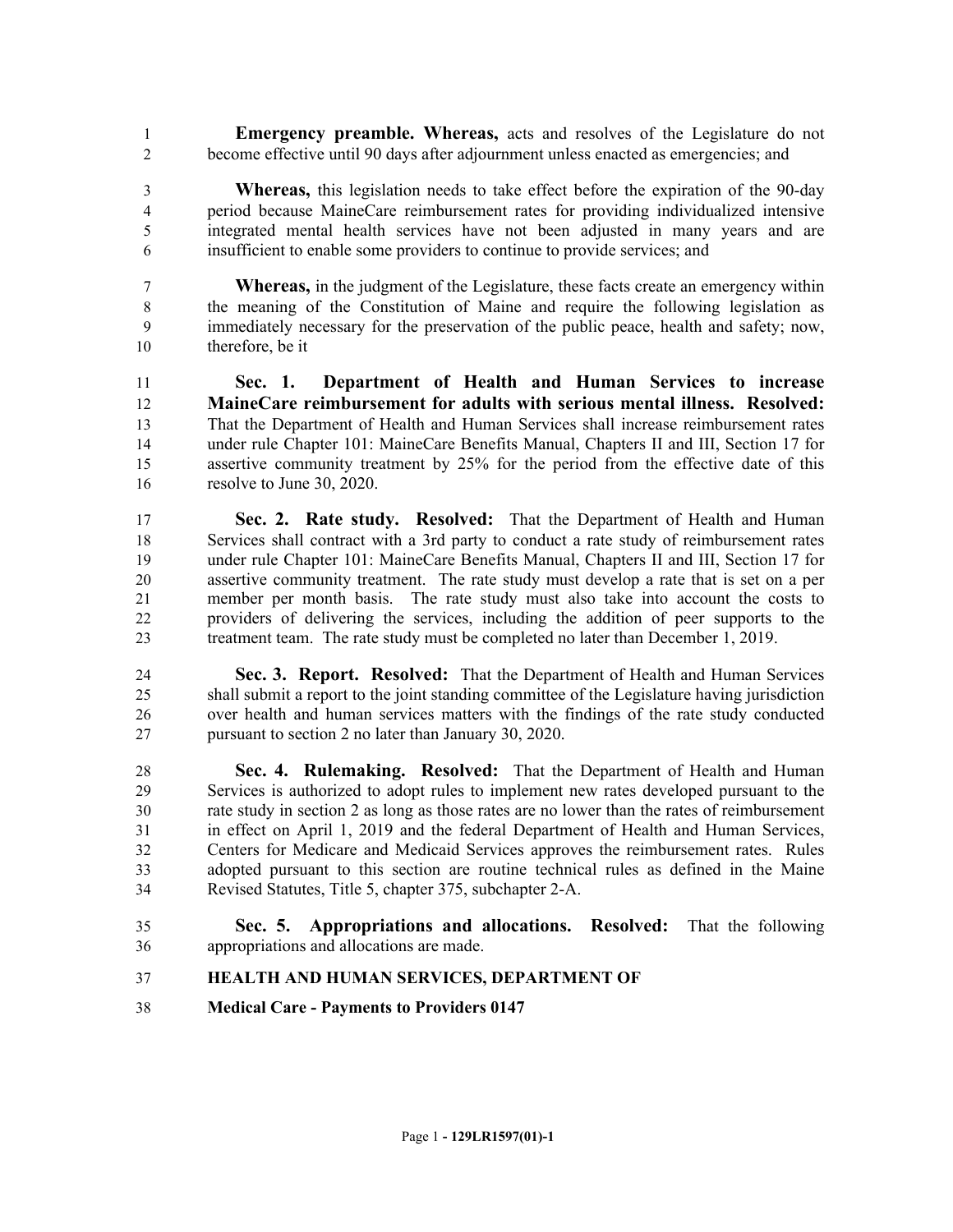1 Initiative: Provides funding for a one-time increase to certain rates under rule Chapter 2 101: MaineCare Benefits Manual, Chapters II and III, Section 17 by 25% until June 30, 2020. 3 2020.

| 4        | <b>GENERAL FUND</b><br>All Other           | 2018-19<br>\$205,000 | 2019-20<br>\$820,000 | 2020-21<br>\$0 |
|----------|--------------------------------------------|----------------------|----------------------|----------------|
| 6        | <b>GENERAL FUND TOTAL</b>                  | \$205,000            | \$820,000            | \$0            |
| 8<br>9   | <b>FEDERAL EXPENDITURES</b><br><b>FUND</b> | 2018-19              | 2019-20              | 2020-21        |
| 10<br>11 | All Other                                  | \$361,000            | \$1,444,200          | \$0            |
| 12<br>13 | FEDERAL EXPENDITURES FUND<br>TOTAL         | \$361,000            | \$1,444,200          | \$0            |

## 14 **Office of MaineCare Services 0129**

15 Initiative: Provides funding to contract with a 3rd party to conduct a rate study of certain 16 rates under rule Chapter 101: MaineCare Benefits Manual, Chapters II and III, Section 17 17 to be completed no later than December 1, 2019.

| 18 | <b>GENERAL FUND</b>            | 2018-19   | 2019-20     | 2020-21 |
|----|--------------------------------|-----------|-------------|---------|
| 19 | All Other                      | \$50,000  | \$0         | \$0     |
| 20 |                                |           |             |         |
| 21 | <b>GENERAL FUND TOTAL</b>      | \$50,000  | \$0         | \$0     |
| 22 | <b>FEDERAL EXPENDITURES</b>    | 2018-19   | 2019-20     | 2020-21 |
| 23 | <b>FUND</b>                    |           |             |         |
| 24 | All Other                      | \$50,000  | \$0         | \$0     |
| 25 |                                |           |             |         |
| 26 | FEDERAL EXPENDITURES FUND      | \$50,000  | \$0         | \$0     |
| 27 | <b>TOTAL</b>                   |           |             |         |
| 28 | <b>HEALTH AND HUMAN</b>        |           |             |         |
| 29 | <b>SERVICES, DEPARTMENT OF</b> |           |             |         |
| 30 | <b>DEPARTMENT TOTALS</b>       | 2018-19   | 2019-20     | 2020-21 |
| 31 |                                |           |             |         |
| 32 | <b>GENERAL FUND</b>            | \$255,000 | \$820,000   | \$0     |
| 33 | <b>FEDERAL EXPENDITURES</b>    | \$411,000 | \$1,444,200 | \$0     |
| 34 | <b>FUND</b>                    |           |             |         |